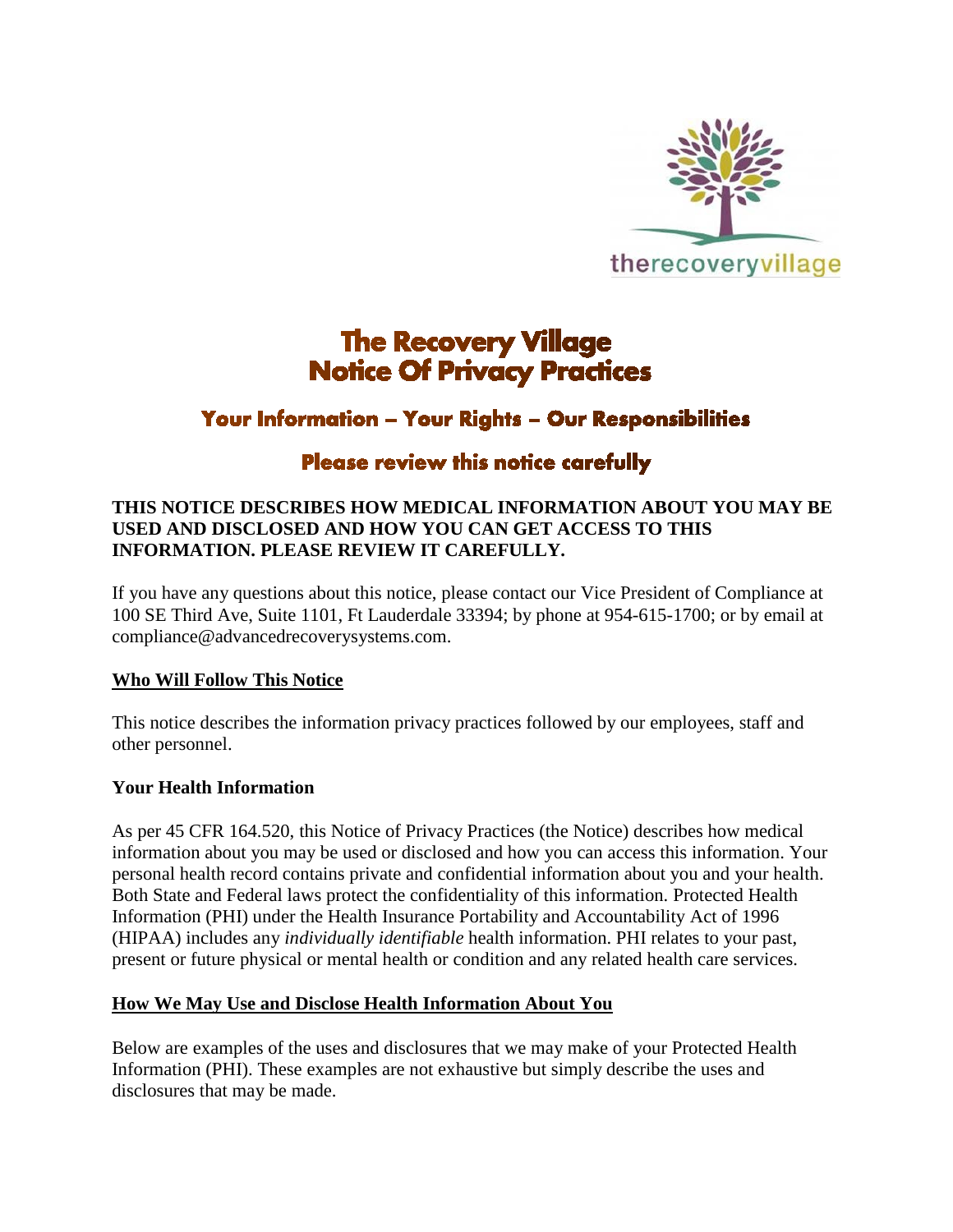# **Uses and Disclosures of PHI for Treatment, Payment and Health Care Operations**

**Treatment** - Your PHI may be used and disclosed by your physician, counselor, our program staff and others outside of our program that are involved in your care for the purpose of providing, coordinating or managing your health care treatment and any related services. *Example: Your care while with us may require coordination or management from a third party, consultation with other health care providers, or referral to another provider for health care treatment. Additionally, we may disclose your protected health information to another physician or health care provider who becomes involved in your care.*

**Payment -** With your authorization, we may use and disclose PHI about you so that we can receive payment for the treatment and services provided to you from your insurance or other payor sources. *Example: We give information about you to your health insurance so it will pay for your services.*

**Healthcare Operations -** We may use and share your health info to run our business, improve your care, and contact you when necessary. This may include quality assessment activities, employee review activities, licensing, and conducting other business activities. *Examples: using a sign-in sheet where you will be asked to sign your name and indicate your physician, counselor or staff. We may share your PHI with third parties that perform various business activities for us, such as a billing company. Also, we may contact you by phone to remind you of your appointments or to provide you with additional information regarding your treatment or other health-related benefits.*

## **Special Rules Regarding Disclosure of Behavioral Health, Substance Abuse, and HIV-Related Information:**

For disclosures concerning protected health information relating to care for psychiatric conditions, substance abuse or HIV-related testing and treatment, special restrictions may apply.

 **• HIV Related Information:** We may disclose HIV-related information as permitted or required by State law. For example, your HIV-related information, if any, may be disclosed without your authorization for treatment purposes, certain health oversight activities, pursuant to a court order, or in the event of certain exposures to HIV by personnel of the company, another person, or a known partner (if certain conditions are met).

• **Minors:** We will comply with State law when using or disclosing protected health information of minors. For example, if you are an un-emancipated minor consenting to a health care service related to HIV/AIDS, venereal disease, abortion, outpatient mental health treatment or alcohol/ drug dependence, and you have not requested that another person be treated as a personal representative, you may have the authority to consent to the use and disclosure of your health information.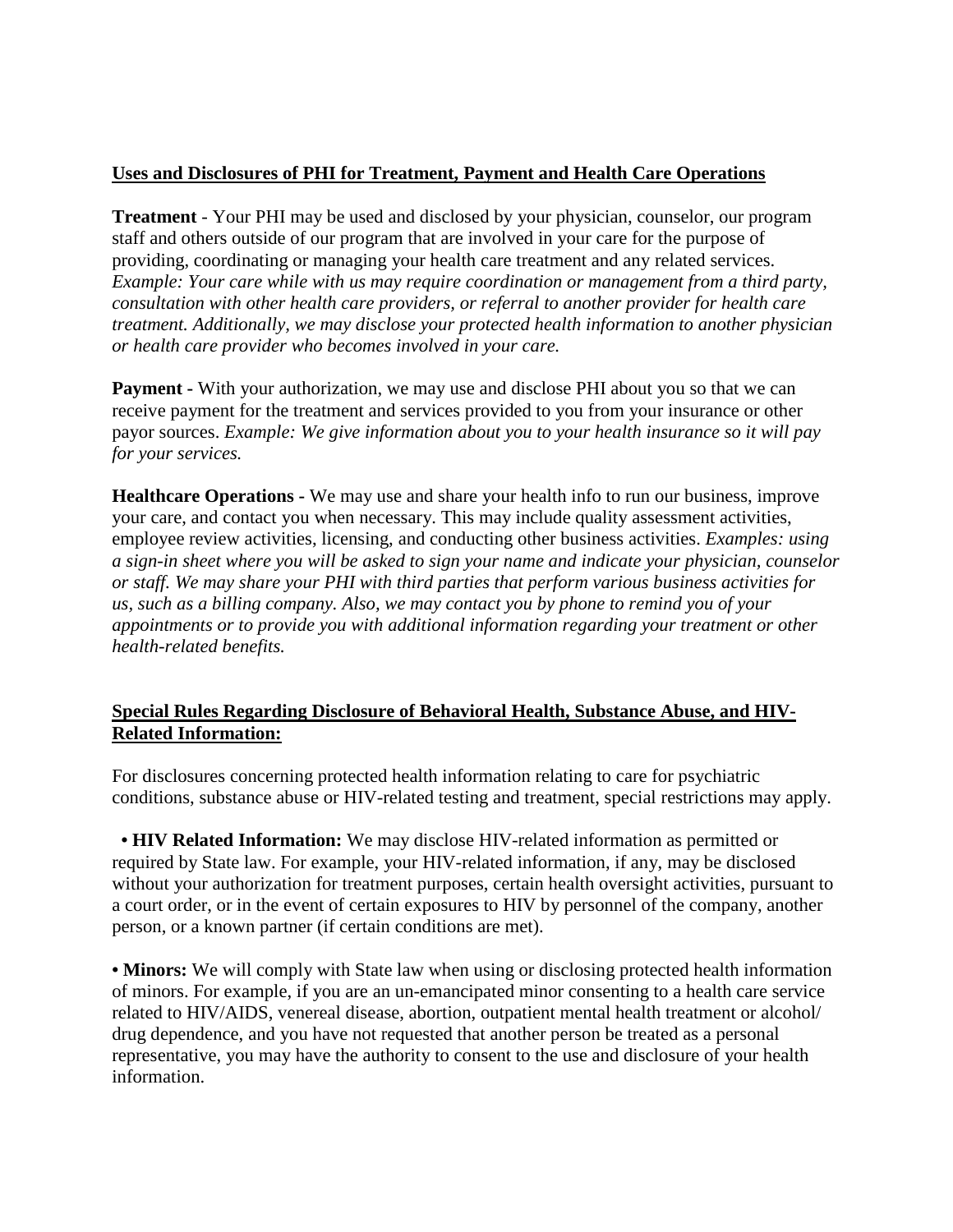#### **Other Uses and Disclosures That Do Not Require Your Authorization**

**Required by Law**. We may use or disclose your PHI to the extent that the use or disclosure is required by law, made in compliance with the law, and limited to the relevant requirements of the law. You will be notified, as required by law, of any such uses or disclosures. Under the law, we must make disclosures of your PHI to you upon your request. In addition, we must make disclosures to the Secretary of the Department of Health and Human Services for the purpose of investigating or determining our compliance with the requirements of the Privacy Rule.

**Health Oversight**. We may disclose PHI to a health oversight agency for activities authorized by law, such as audits, investigations, and inspections. Oversight agencies seeking this information include government agencies and organizations that provide financial assistance to the program (such as third-party payors) and peer review organizations performing utilization and quality control. If we disclose PHI to a health oversight agency, we will have an agreement in place that requires the agency to safeguard the privacy of your information.

**Public Health**. We may use or disclose your PHI for public health activities to a public health authority authorized by law to collect or receive such information for the purpose of preventing or controlling disease, injury, or disability, or if directed by a public health authority, to a government agency that is collaborating with that public health authority. In certain circumstances outlined in the Privacy Regulations, we may disclose your PHI to a person who is subject to the jurisdiction of the Food and Drug Administration with respect to the reporting of certain occurrences involving food, drugs, or other products distributed by such person. In certain limited circumstances, we may also disclose your PHI to a person that may have been exposed to a communicable disease or may otherwise be at risk of spreading or contracting such disease, if such disclosure is authorized by law. For example, we may disclose PHI regarding the fact that you have contracted a certain communicable disease to a public health authority authorized by law to collect or receive such information.

**Medical Emergencies**. We may use or disclose your protected health information in a medical emergency situation to medical personnel only. Our staff will try to provide you a copy of this notice as soon as reasonably practicable after the resolution of the emergency.

**Child Abuse or Neglect**. We may disclose your PHI to a state or local agency that is authorized by law to receive reports of child abuse or neglect. However, the information we disclose is limited to only that information which is necessary to make the initial mandated report.

**Deceased Patients**. We may disclose PHI regarding deceased patients for the purpose of determining the cause of death, in connection with laws requiring the collection of death or other vital statistics, or permitting inquiry into the cause of death.

**Research.** We may disclose PHI to researchers if (a) an Institutional Review Board reviews and approves the research and a waiver to the authorization requirement; (b) the researchers establish protocols to ensure the privacy of your PHI; (c) the researchers agree to maintain the security of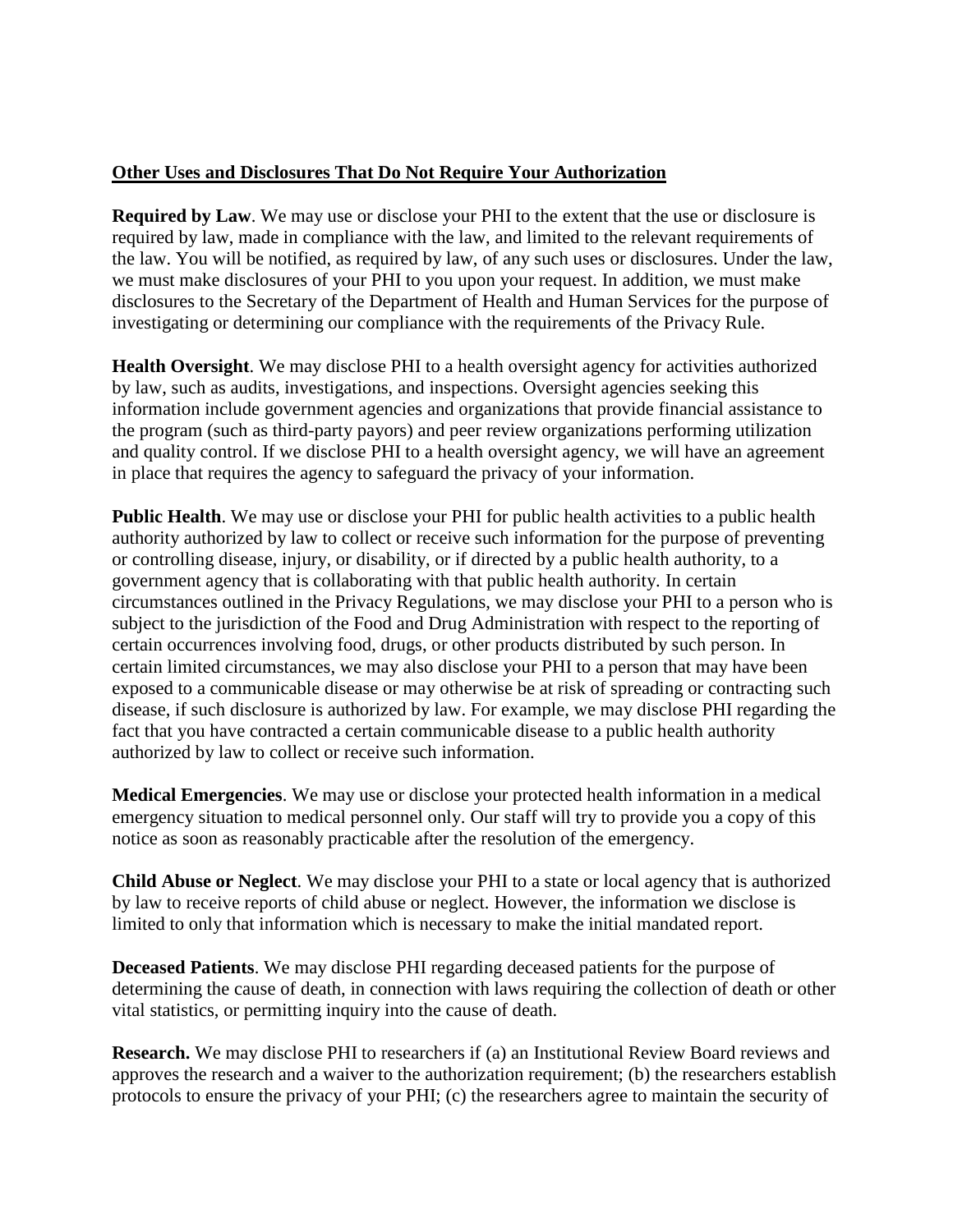your PHI in accordance with applicable laws and regulations; and (d) the researchers agree not to re-disclose your protected health information except back to the company.

**Criminal Activity on Program Premises/Against Program Personnel**. We may disclose your PHI to law enforcement officials if you have committed a crime on program premises or against program personnel or its agents.

**Court Order**. We may disclose your PHI if a court of competent jurisdiction issues an appropriate court order and the disclosure of PHI is explicitly permitted under Federal and State law.

**Interagency Disclosures**. Limited PHI may be disclosed for the purpose of coordinating services among government programs that provide mental health services where those programs have entered into an interagency agreement.

**Public Safety.** If you are in a mental health treatment program only, we may disclose PHI to avert a serious threat to health or safety, such as physical or mental injury being inflicted on you or someone else.

**Specialized Government Functions**. If you are or have been a member of the U.S. Armed Forces, we may disclose your PHI as required by military command authorities. We may disclose your PHI to authorized federal officials for national security and intelligence reasons and to the Department of State for medical suitability determinations.

**Family and Friends.** We may disclose health information about you to your family members or friends if we obtain your verbal agreement to do so or if we give you an opportunity to object to such a disclosure and you do not raise an objection. We may also disclose health information to your family or friends if we can infer from the circumstances, based on our professional judgment that you would not object. For example, we may assume you agree to our disclosure of your personal health information to your spouse when you bring your spouse with you into treatment center or while treatment is discussed. In situations where you are not capable of giving consent (because you are not present or due to your incapacity or medical emergency), we may, using our professional judgment, determine that a disclosure to your family member or friend is in your best interest. In that situation, we will disclose only health information relevant to the person's involvement in your care.

## **Uses and Disclosures of PHI That Require Your Written Authorization**

Other uses and disclosures of your PHI will be made only with your written authorization. You may revoke this authorization at any time, unless the program or its staff has taken an action in reliance on the authorization of the use or disclosure you permitted. If you revoke it, we will no longer use or disclose protected health information about you for the reasons covered by your written authorization, unless required to do so by law. You should understand that we are unable to take back any disclosures we have already made with your authorization and that we are required to retain our records of the treatment and care that we have provided to you. Examples of when an authorization from you may be required include the following: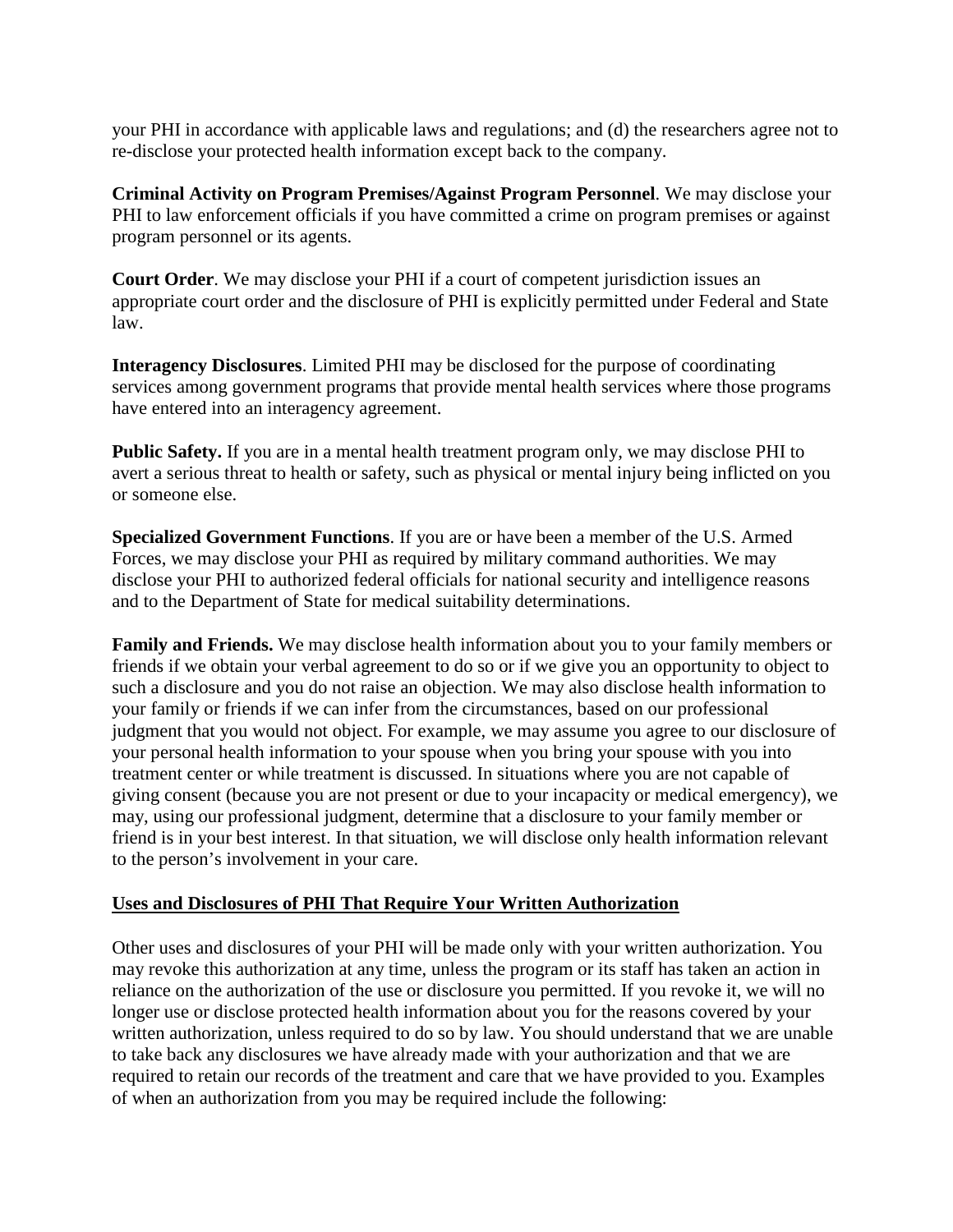• **Marketing**: Any uses and disclosures of PHI for marketing purposes requires your signed authorization.

• **Sale of PHI**: Even if permitted by law, we will not sell your protected health information unless we receive a signed authorization from you.

• **Psychotherapy Notes**: A signed authorization is required for the use or disclosure of psychotherapy notes except for use by the originator of the psychotherapy note in order to treat you or to defend ourselves in a legal action or other proceeding.

• **Uses and Disclosures Not Described in This Notice**: Unless otherwise permitted by Federal or State law, other uses and disclosures of your protected health information that are not described in this Notice will be made only with your signed authorization.

#### **Your Rights Regarding your Protected Health Information**

Your rights with respect to your protected health information are explained below. Any requests with respect to these rights must be in writing and made to the attention of the Privacy Officer. A brief description of how you may exercise these rights is included:

**You have the right to inspect and copy your PHI -** You may inspect and obtain a copy of your PHI that is contained in a designated record set for as long as we maintain the record. A "designated record set" contains medical and billing records and any other records that the program uses for making decisions about you. Your request must be in writing. We may charge you a reasonable cost-based fee for the copies. We can deny you access to your PHI in certain circumstances. In some of those cases, you will have a right to appeal the denial of access.

**You may have the right to amend your PHI -** You may request, in writing, that we amend your PHI that has been included in a designated record set. In certain cases, we may deny your request for an amendment. If we deny your request for amendment, you have the right to file a statement of disagreement with us. We may prepare a rebuttal to your statement and will provide you with a copy of it.

**You have the right to receive an accounting of some types of PHI disclosures.** You may request an accounting of disclosures for a period of up to six years, excluding disclosures made to you, made for treatment purposes or made as a result of your authorization. We may charge you a reasonable fee if you request more than one accounting in any 12-month period.

**You have a right to receive a paper copy of this notice.** You have the right to obtain a copy of this notice from us whether by paper or via email.

**You have the right to request added restrictions on disclosures and uses of your PHI -** You have the right to ask us not to use or disclose any part of your PHI for treatment, payment or health care operations or to family members involved in your care. Your request for restrictions must be in writing and we are not required to agree to such restrictions.